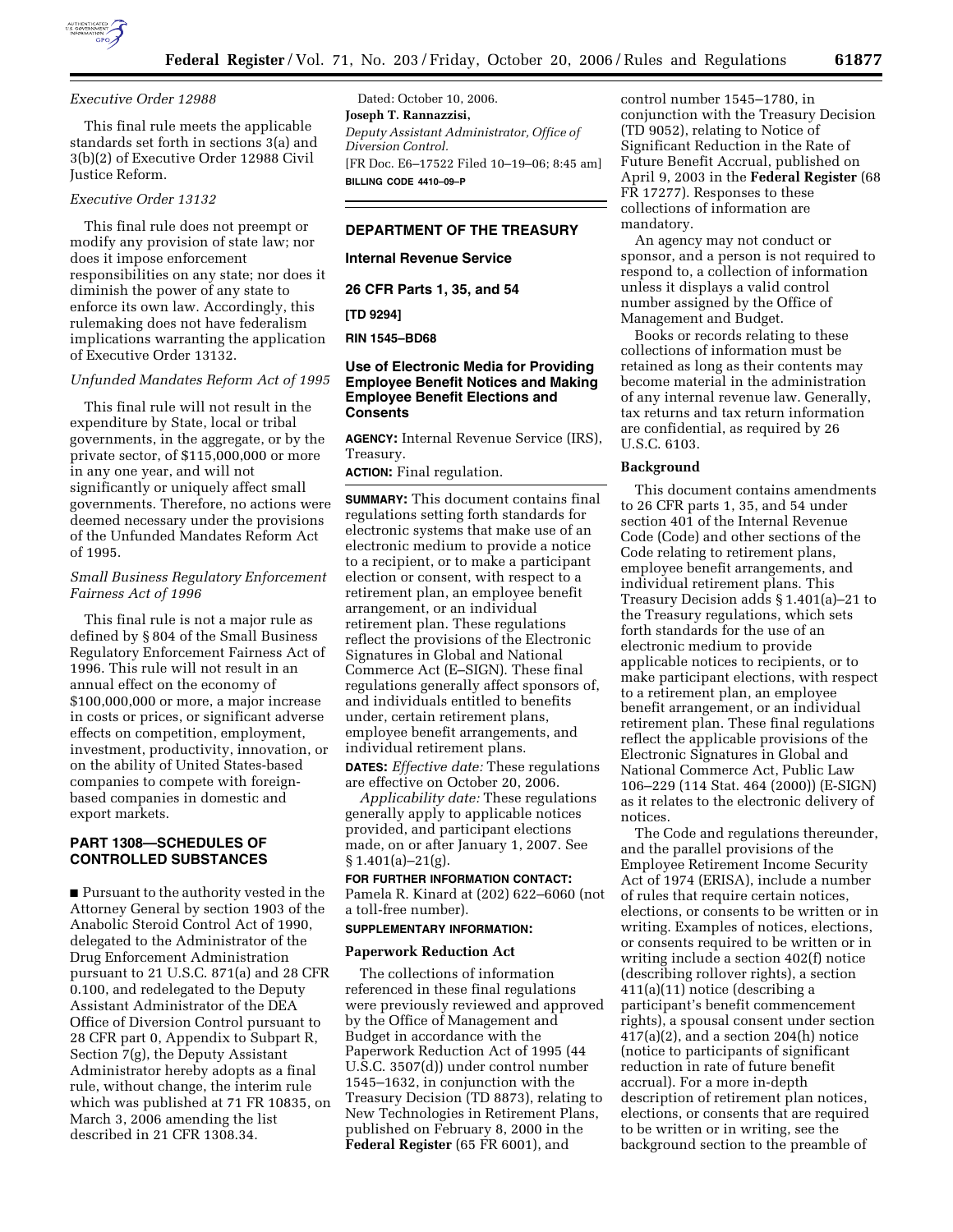the 2005 proposed regulations (70 FR 40675).

# *E–SIGN*

E–SIGN, signed into law on June 30, 2000, generally provides that electronic records and signatures are given the same legal effect as their paper counterparts. Section 101(a) of E–SIGN provides that, with respect to a transaction in or affecting interstate or foreign commerce, notwithstanding any statute, regulation, or rule of law, a signature, contract, or other record may not be denied legal effect, validity, or enforceability solely because it is in electronic form and a contract relating to such transaction may not be denied legal effect, validity, or enforceability solely because an electronic signature or electronic record was used in its formation.<sup>1</sup>

Section 101(b) of E–SIGN provides that E–SIGN does not limit, alter, or otherwise affect any requirement imposed by a statute, regulation, or rule of law relating to a person's rights or obligations under any statute, regulation, or rule of law except with respect to a requirement that contracts or other records be written, signed, or in non-electronic form, and also provides that E–SIGN generally does not require any person to agree to use or accept electronic signatures or records.

Section 101(c) of E–SIGN sets forth special protections that apply when a statute, regulation, or other rule of law requires that information relating to a transaction be provided or made available to a consumer<sup>2</sup> in writing. Under section 101(c) of E–SIGN, before the required information can be provided or made available electronically, a consumer must first affirmatively consent to receive the information electronically and the consent must be made in a manner that reasonably demonstrates the consumer's ability to access the information in electronic form (or, if the consent is not provided in such a manner, confirmation of the consent must be made electronically in a manner that reasonably demonstrates the consumer's ability to access the information in electronic form). Prior to consent, the consumer must receive certain specified

disclosures. The disclosures must include, among other items, the hardware or software requirements for access to, and retention of, the electronic records, the consumer's right to withdraw his or her consent to receive the information electronically (and the consequences that follow the withdrawal of consent), the procedures for requesting a paper copy of the electronic record, and the cost, if any, of obtaining a paper copy. Section 101(c)(6) of E–SIGN generally provides that, for purposes of the consumer consent rules of section 101(c), an oral communication or a recording of an oral communication does not qualify as an electronic record.

Section 101(e) of E–SIGN provides rules relating to the electronic retention of contracts and other records that are required to be written or in writing. Section 101(e) of E–SIGN provides that if a statute, regulation, or other rule of law requires that a contract or other record relating to a transaction in or affecting interstate or foreign commerce be in writing, the legal effect, validity, or enforceability of an electronic record of the contract or other record may be denied if the contract or other record is not in a form that is capable of being retained and accurately reproduced for later reference by all parties or persons who are entitled to retain the contract or other record.

Section 104(b)(1) of E–SIGN generally provides that a Federal regulatory or State regulatory agency that is responsible for rulemaking under any other statute has interpretative authority to issue guidance interpreting section 101 of E–SIGN with respect to that other statute. However, as a limitation on that authority, section 104(b)(2) of E–SIGN prohibits the issuance of any guidance that is not consistent with section 101 or that adds to the requirements of that section. Section 104(b)(2) of E–SIGN also requires that any agency issuing guidance interpreting E–SIGN find that there is a substantial justification for the guidance and that the methods selected to carry out the purpose of the guidance are substantially equivalent to the requirements imposed on records that are not electronic, do not impose unreasonable costs on the acceptance and use of electronic records, and do not require or accord greater legal status to a specific technology.

Section 104(d)(1) of E-SIGN authorizes a Federal regulatory agency to exempt, without condition, a specified category or type of record from the consumer consent requirements in section 101(c). The exemption may be issued only if the exemption is necessary to eliminate a substantial

burden on electronic commerce and will not increase the material risk of harm to consumers.

In accordance with section 104(b)(2)(C) of E–SIGN, the Treasury Department and IRS find that there is substantial justification for these final regulations, that, for the reasons explained below, the requirements imposed on the use of electronic media under these regulations are substantially equivalent to those imposed on nonelectronic records, that the requirements will not impose unreasonable costs on the acceptance and use of electronic records, and that these regulations do not require (or accord greater legal status or effect to) the use of any specific technology.

## *Prior Guidance Relating to Electronic Communications*

The Treasury Department and IRS have issued several items of guidance relating to the use of electronic media with respect to retirement plans and individual retirement plans.3 Section 1510 of the Taxpayer Relief Act of 1997, Public Law 105–34 (111 Stat. 788, 1068) (TRA '97), provides for the Secretary of Treasury to issue guidance designed to interpret the notice, election, consent, disclosure, and timing requirements (include related recordkeeping requirements) under the Code and ERISA relating to retirement plans as applied to the use of new technologies by plan sponsors and administrators. Section 1510 of TRA '97 further provides that the guidance should maintain the protection of the rights of participants and beneficiaries.

Final regulations (TD 8873) relating to the use of electronic media for transmissions of participant notices and consents under sections 402(f), 411(a)(11), and 3405(e)(10)(B) were published in the **Federal Register** (65 FR 6001) on February 8, 2000 (the 2000 regulations). The 2000 regulations set

<sup>&</sup>lt;sup>1</sup>The rules of section 101 of E–SIGN do not apply to certainconsumer notices. These include consumer notices that are necessary for the protection of a consumer's health, safety, or shelter (e.g., cancellation of health benefits or life insurance and foreclosure on a credit agreement secured by an individual's primary residence). See section 103(b)(2)(B) and (C) of E–SIGN.

<sup>2</sup>Section 106(1) of E–SIGN generally defines a consumer as anindividual who obtains products or services used primarily for personal, family, or household purposes.

<sup>3</sup>The Treasury Department and IRS have also issued guidance regardingthe use of electronic media with respect to tax reporting and other tax requirements with respect to employee benefit plans. For example, Announcement 99–6 (1999–1 C.B. 352) authorizes payers of pensions, annuities, and other employee benefits to establish a system for payees to submit electronically Forms W–4P, Withholding Certificate for Pension or Annuity Payments, W–4S, Request for Federal Income Tax Withholding from Sick Pay, and W–4V, Voluntary Withholding Request, if certain requirements, including signature and recordkeeping requirements, are satisfied. In addition, Notice 2004–10 (2004–1 C.B. 433) authorizes the electronic delivery of certain forms relating to the reporting of contributions and distributions of pensions, simplified employee pensions, traditional IRAs, Roth IRAs, qualified tuition programs, Coverdell education savings accounts, and Archer Medical Savings Accounts. See also §§ 31.6051–1(j) and  $1.6039 - 1(f)$ .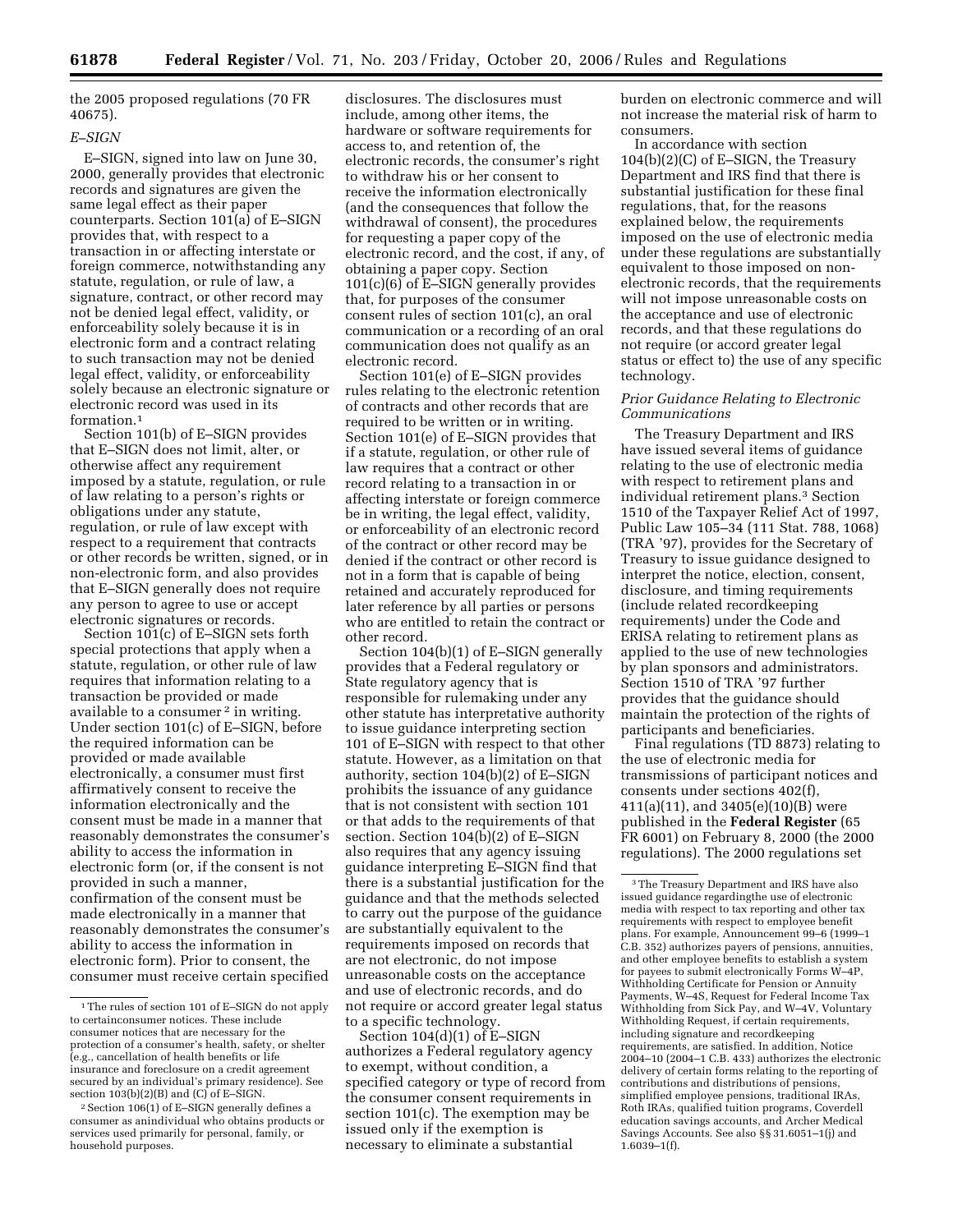forth standards for the electronic transmission of certain notices and consents that are required in connection with distributions from retirement plans.

Those regulations provide that a plan may provide a notice required under section 402(f), 411(a)(11), or 3405(e)(10)(B) either on a written paper document or through an electronic medium that is reasonably accessible to the participant. In addition, the 2000 regulations provide that any electronic system must be reasonably designed to provide the notice in a manner no less understandable to the participant than a written paper document. Furthermore, the participant must be advised of the right to request and receive a paper copy of the written paper document at no charge, and, upon request, the document must be provided to the participant without charge.

The 2000 regulations also permit an electronic system to satisfy the requirement of section 411(a)(11) that a participant provide written consent to a distribution if certain requirements are satisfied. First, the electronic medium must be reasonably accessible to the participant. Second, the electronic system must be reasonably designed to preclude anyone other than the participant from giving the consent. Third, the system must provide the participant with a reasonable opportunity to review and to confirm, modify, or rescind the terms of the consent before it becomes effective. Fourth, the system must provide the participant, within a reasonable time after the consent is given, a confirmation of the terms (including the form) of the distribution through either a written paper document or in an electronic format that satisfies the requirements for providing applicable notices. Thus, the participant must be advised of the right to request and to receive a confirmation copy of the consent on a written paper document without charge. The 2000 regulations did not permit the use of electronic media for any notice or election required under section 417 with respect to a waiver of a qualified joint and survivor annuity (QJSA).

The Treasury Department and IRS have issued other guidance applying the standards set forth in the 2000 regulations to other retirement plan notices and elections. For example, § 1.7476–2(c)(2) provides that a notice to an interested party is deemed to be provided in a manner that satisfies the delivery requirements of § 1.7476– 2(c)(1) if the notice is delivered using an electronic medium under a system that satisfies the requirements of § 1.402(f)–

1, Q&A–5. Q&A–7 of Notice 2000–3 (2000–1 C.B. 413) provides that, until the issuance of further guidance, a plan is permitted to use electronic media to provide notices required under sections  $401(k)(12)$  and  $401(m)(11)$  (relating to safe harbors for section 401(k) and section 401(m) plans) if the employee receives the notice through an electronic medium that is reasonably accessible, the system is designed to provide the notice in a manner no less understandable to the employee than a written paper document, and, at the time the notice is provided, the employee is advised that the employee may request and receive the notice on a written paper document at no charge. Similarly, § 1.72(p)–1, Q&A–3(b), requires a loan from a plan to a participant to be set forth in a written paper document, in an electronic medium that satisfies standards that are the same as the standards in the 2000 regulations, or in such other form as may be approved by the Commissioner. In addition, Notice 99–1 (1999–1 C.B. 269) provides guidance relating to qualified retirement plans permitting the use of electronic media for plan participants or beneficiaries conducting account transactions for which there is no specific writing requirement, such as plan enrollments, direct rollover elections, beneficiary designations, investment change allocations, elective and after-tax contribution designations, and general plan or specific account inquiries.

In 2003, final regulations (TD 9052) under section 4980F were published in the **Federal Register** (68 FR 17277). Under Q&A–13 of § 54.4980F–1, for a plan to provide a section 204(h) notice electronically, the section 204(h) notice must actually be received by the applicable individual or the plan administrator must take appropriate and necessary measures reasonably calculated to ensure that the method for providing the section 204(h) notice results in actual receipt. Further, the plan administrator must provide the applicable individual with a clear and conspicuous statement that the individual has a right to receive a paper version of the section 204(h) notice without the imposition of fees and, if the individual requests a paper copy of the section 204(h) notice, the paper copy must be provided without charge. The regulations under section 4980F also provide a safe harbor method for delivering a section 204(h) notice electronically, which is substantially the same as the consumer consent rules of E–SIGN.

The Department of Labor (DOL) and the Pension Benefit Guaranty

Corporation (PBGC) have also issued regulations relating to the use of electronic media to furnish notices, reports, statements, disclosures, and other documents to participants, beneficiaries, and other individuals under titles I and IV of ERISA. See 29 CFR 2520.104b–1 and 29 CFR 4000.14.

On July 14, 2005, a notice of proposed rulemaking (REG–138362–04) under section 401 of the Code was published in the **Federal Register** (70 FR 40675) (the 2005 proposed regulations). On November 2, 2005, the IRS held a public hearing on the proposed regulations. Written comments responding to the notice of proposed rulemaking were also received. Although commentators raised issues with respect to certain provisions in the 2005 proposed regulations, the comments were generally positive. After consideration of all the comments, the 2005 proposed regulations are adopted, as amended by this Treasury Decision. The significant revisions are discussed below.

#### **Explanation of Provisions**

#### *I. Overview*

#### A. In General

This Treasury Decision adds § 1.401(a)–21 and modifies a number of existing regulations (including the 2000 regulations and other regulations described above). These regulations set forth the standards by which a retirement plan, an employee benefit arrangement, or an individual retirement plan is permitted to use an electronic medium to provide applicable notices or for individuals in such a plan to make participant elections.

For any requirement under the Code or regulations that an employee benefit notice or election be in writing or in written form, the standards set forth in these regulations are generally the exclusive rules for providing such communication through the use of an electronic medium. Thus, for example, a retirement plan providing a section 402(f) notice through the use of an electronic medium must satisfy the rules set forth in these regulations.

For any employee benefit notice or election that is not required to be in writing or in written form, the standards set forth in these regulations function as a safe harbor. Thus, a retirement plan, an employee benefit arrangement, or individual retirement plan is permitted to satisfy either these regulations or any other applicable guidance issued by the IRS. For example, with respect to creating an electronic system to accept electronic transmissions of beneficiary designations, a retirement plan is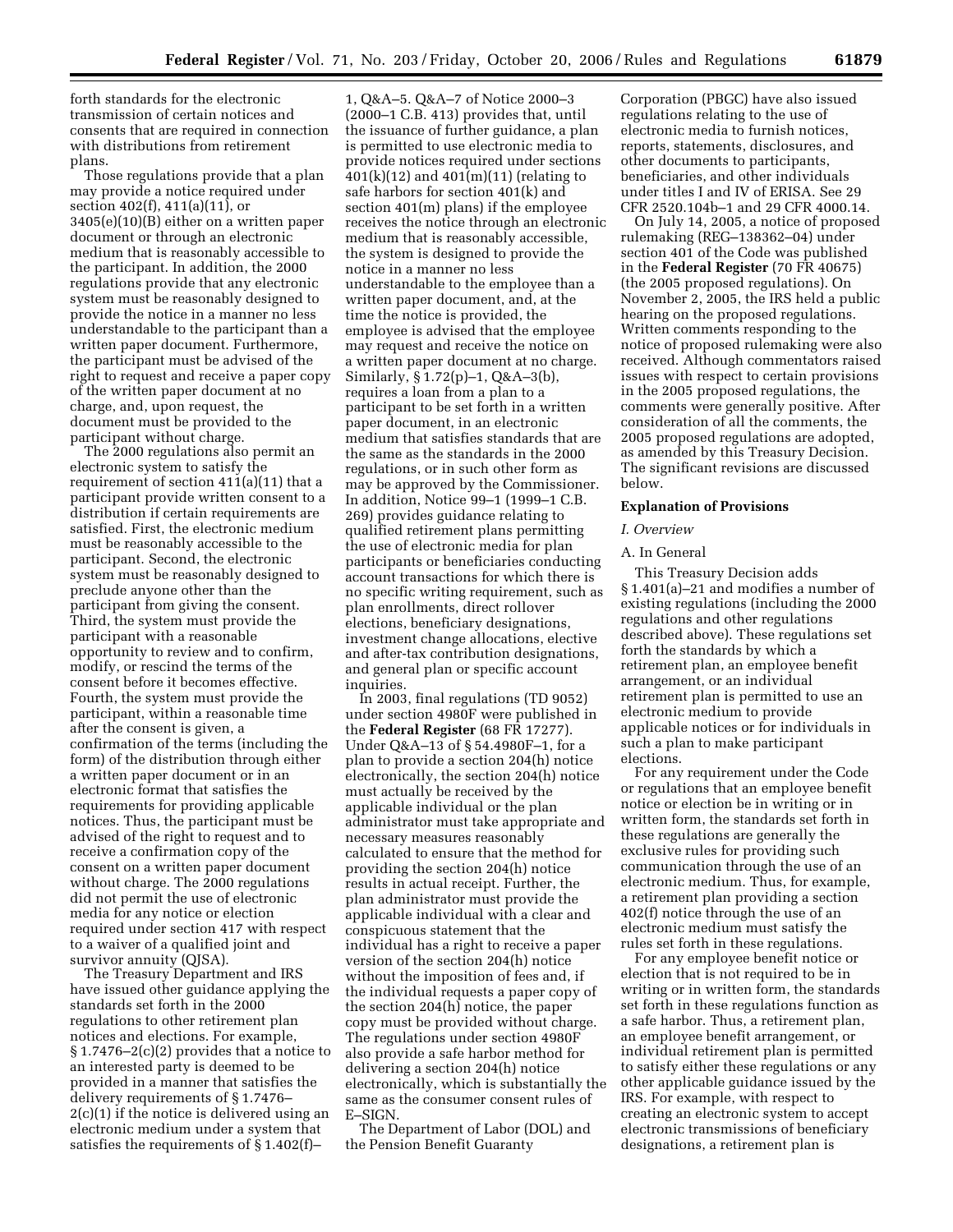permitted to use the rules under these regulations or continue to follow the standards set forth in Notice 99–1, which is not affected by E–SIGN.

#### B. Application of Standards

Like the 2005 proposed regulations, these regulations apply to any notice, election, or similar communication provided to or made by a participant or beneficiary in the following retirement plans: A section 401(a) plan; a section 403(a) plan; a section 403(b) plan; a simplified employee pension (SEP) under section 408(k); a simple retirement plan under section 408(p); and an eligible governmental plan under section 457(b). In response to a comment, these regulations also provide that they apply to any notice, election, or similar communication provided to or made by an individual entitled to benefits in an individual retirement plan, including a Roth IRA under section 408A or a deemed IRA under section 408(q).

In addition, these final regulations apply to any notice, election, or similar communication provided to or made by a participant or beneficiary under the following employee benefit arrangements: an accident or health plan or arrangement under sections 104(a)(3) or 105; a cafeteria plan under section 125; an educational assistance program under section 127; a qualified transportation fringe program under section 132; an Archer MSA under section 220; and a health savings account under section 223.

These regulations do not apply to any notice, election, consent, disclosure, or obligation required under the provisions of title I or IV of ERISA over which the DOL or the PBGC has interpretative and enforcement authority.4 For example, the rules in 29 CFR 2520.104b–1 of the Labor Regulations apply with respect to an employee benefit plan furnishing disclosure documents, such as a summary plan description or a summary annual report. These regulations also do not apply to Code section 411(a)(3)(B) (relating to suspension of benefits), Code section 4980B(f)(6) (relating to an individual's COBRA rights), or any other Code provision over which the

DOL or the PBGC has similar interpretative authority.

In addition, the rules in these regulations apply only with respect to notices and elections relating to an individual's rights under a retirement plan, an employee benefit arrangement, or an individual retirement plan. Thus, these regulations do not apply with respect to other requirements under the Code, such as requirements relating to tax reporting, tax records, or substantiation of expenses.5

C. Requirements for Using Electronic Media To Provide Notices and Make Elections

These final regulations generally retain from the 2005 proposed regulations the requirement that any communication that is provided using an electronic medium satisfy all the otherwise applicable requirements (including the applicable timing and content rules) relating to that communication. Thus, for example, a section 204(h) notice provided using an electronic medium must be delivered on or before the time period required under Q&A–9 of § 54.4980F–1, must satisfy the content requirements set forth in Q&A– 11 of § 54.4980F–1, and must satisfy the delivery requirements under these regulations.

These regulations provide that an electronic system used to provide a notice or to make an election must satisfy certain requirements. First, with respect to the content of an applicable notice, the electronic system must be reasonably designed to provide the information to a recipient in a manner no less understandable to the recipient than if provided on a written paper document. For example, a plan delivering a lengthy section 402(f) notice would not satisfy this requirement if the plan chose to provide the notice through a pre-recorded message on an automated phone system.6 However, a plan with few distribution options is permitted to

<sup>6</sup> Note that a section 204(h) notice cannot be provided using oralcommunication or a recording of an oral communication. See § 54.4980F–1, A–  $13(c)(1)$ .

provide a section 411(a)(11) notice through the use of a pre-recorded message on an automated phone system. Second, the regulations require that the electronic system be reasonably designed to alert the recipient, at the time the applicable notice is provided, to the significance of the information in the notice (including the identification of the subject matter of the notice), and provide any instructions needed to access the notice, in a manner that is as readily understandable and accessible as an applicable notice provided using a written paper document. These requirements are necessary in order for the notice to fulfill their intended purpose, are substantially equivalent to the requirements imposed on nonelectronic notices, and do not impose unreasonable costs on the acceptance or use of electronic records. Moreover, they do not require or accord greater legal status to a particular technology since each technology must satisfy the same standards with respect to each notice. Third, the final regulations clarify that, pursuant to section 101(e) of E–SIGN, if an electronic record of an applicable notice or a participant election is not maintained in a form that is capable of being retained and accurately reproduced for later reference, then the legal effect, validity, or enforceability of such electronic record may be denied.

## *II. Use of an Electronic Medium To Provide an Applicable Notice*

A. Two Methods for Providing Applicable Notices

These regulations provide two methods by which a retirement plan, employee benefit arrangement, or an individual retirement plan is permitted to provide an applicable notice to a recipient through the use of an electronic medium. Under the first method, an applicable notice is permitted to be provided to a recipient using an electronic medium after the recipient consents to the electronic delivery of the notice (the consumer consent method). The rules under the consumer consent method reflect the consumer consent requirements at section 101(c) in E–SIGN. The Treasury Department and IRS continue to believe that an individual entitled to benefits under a retirement plan, an employee benefit arrangement, or an individual retirement plan is generally a consumer, within the meaning of section 106(1) of E–SIGN, when receiving a notice that could affect the individual's benefits or

<sup>4</sup>*See generally* Reorganization Plan No. 4 of 1978 (43 FR 47713). Pursuant to section 101(a) of the Reorganization Plan No. 4 of 1978, 29 U.S.C. 1001nt, the Secretary of the Treasury has authority to issue regulations under parts 2 and 3 of subtitle B of title I of ERISA with certain exceptions. Under section 104 of the Reorganization Plan No. 4, the Secretary of Labor retains enforcement authority with respects to parts 2 and 3 of subtitle B of title 1 of ERISA, but, in exercising that authority, is bound by the regulations issued by the Secretary of Treasury.

<sup>5</sup>Code section 6001 provides rules relating to the maintenance of records, statements, and special returns. The IRS has issued guidance on electronic recordkeeping under section 6001. This guidance applies to retirement plans, employee benefits plans, and individual retirement plans. Rev. Proc. 98–25 (1998–1 C.B. 689) sets forth standards for a taxpayer maintaining records on an Automated Data Processing system. Under section 3.01 of Rev. Proc. 98–25, those standards apply to employee plans. Rev. Proc. 97–22 (1997–1 C.B. 652) provides guidance to taxpayers using an electronic storage system to maintain books and records required under section 6001. Under section 3.02 of Rev. Proc. 97–22, those requirements apply to employee plans. *See also* footnote 3 above.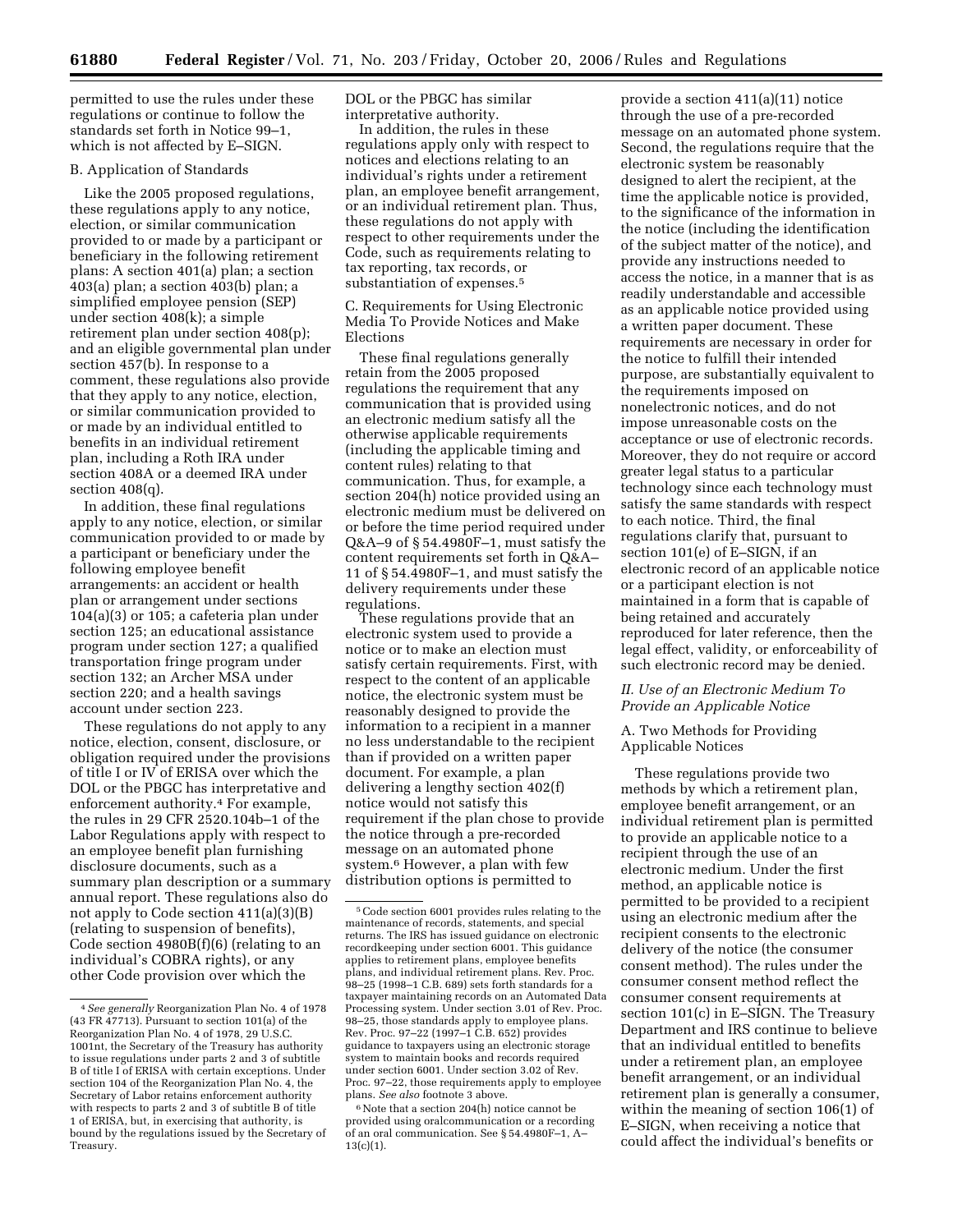other rights.7 The second method (the alternative method) provides rules that are intended generally to replicate the requirements in the 2000 regulations that apply to notices required under sections 402(f), 411(a)(11), and 3405, and thereby allow plans to continue to provide these notices electronically using electronic systems that satisfy the standards in the 2000 regulations.

### B. Consumer Consent Method for Providing Applicable Notices

Under the consumer consent method, before an applicable notice is provided to a recipient using an electronic medium, the participant must consent to receive the communication electronically. The consent generally must be made in a manner that reasonably demonstrates that the participant can access the notice in the electronic form that will be used to provide the notice. Alternatively, the consent may be made using a written paper document, but only if the participant confirms the consent in a manner that reasonably demonstrates that the participant can access the notice in the electronic form to be provided. Prior to consenting, the participant must receive a disclosure statement that outlines the scope of the consent, the participant's right to withdraw his or her consent to receive the communication electronically (including any conditions, consequences, or fees in the event of the withdrawal), and the right to receive the communication using paper and any fees imposed for receiving paper. The disclosure must also specify the hardware and software requirements for accessing the electronic media and the procedures for updating information to contact the participant electronically. In the event the hardware or software requirements change, new consent must be obtained from the participant, generally following the rules of section 101(c) of E–SIGN. In addition, under the consumer consent method, the applicable notice cannot be provided through the use of oral communication or a recording of an oral communication.8

Commentators requested several modifications to the rules under the consumer consent method in these regulations, including requiring plans to give recipients the opportunity to review their consumer consent elections every five years and permitting plans to use oral communications or recordings

of oral communications when providing applicable notices under the consumer consent rules. Other commentators recommended that the regulations be revised to provide that, under the consumer consent method, if a participant does not have the effective ability to access the electronic medium used to provide an applicable notice or if the participant does not consent to receive the notice through the use of an electronic medium, such participant would have the right to a free paper copy of the notice.

The consumer consent method under these regulations interprets the rules of section 101(c) of E–SIGN, and section 104(b)(2) of E–SIGN restricts an agency's ability to interpret E–SIGN in any manner that is inconsistent with section 101 of E–SIGN or that adds to the requirements of that section. Accordingly, the rules under the consumer consent method of these final regulations are retained without substantive change. However, many of the issues raised by the commentators are ameliorated by the availability of the alternative method for providing applicable notices, as discussed below in *Alternative Method for Providing Applicable Notices.* 

## C. *Alternative Method for Providing Applicable Notices*

These regulations exempt applicable notices from the consumer consent requirements of E–SIGN and provide an alternative method of complying with the requirement that an applicable notice be in writing or in written form if certain conditions are satisfied. This alternative method of compliance, which is based on the 2000 regulations previously issued under section 1510 of TRA '97, satisfies the requirements of section 104(d)(1) of E–SIGN, including the requirement that any exemption from the consumer consent requirements not increase the material risk of harm to consumers.

This exemption is based on the judgment that, if the consumer consent method were the only method available to satisfy the requirements for providing an applicable notice through the use of an electronic medium, it would impose a substantial burden on electronic commerce with respect to retirement plans, employee benefit arrangements, and individual retirement plans, and that the requirements and safeguards in the 2000 regulations provide a less burdensome method without increasing the material risk of harm to recipients.

Under the alternative method, at the time the applicable notice is provided, the recipient must be advised that he or she may request and receive the

applicable notice in writing on paper at no charge. In addition, any recipient of the notice must be ''effectively able'' to access the electronic medium used to provide the notice. This is a change in wording from the 2000 regulations, which required that the electronic medium be ''reasonably accessible'' to the recipient. As explained in the preamble to the 2005 proposed regulations, this change is not intended to reflect a substantive change in the rules, but rather to avoid confusion with Department of Labor Regulations interpreting the words *reasonably accessible* as used in section 101(i)(2)(D) of ERISA, as added by section 306 of the Sarbanes-Oxley Act of 2002, Public Law 107–204 (116 Stat. 745).9

One commentator requested that the regulations provide a rule under which an e-mail sent to the last known e-mail address would be deemed to have been successfully delivered. These regulations do not include such a rule.

## *III. Use of an Electronic Medium To Make a Participant Election*

### A. In General

These regulations also set forth the requirements that apply if a consent or election is made by a person using an electronic system. The participant election rules, which are also based on the standards in the 2000 regulations, generally retain the requirements that (1) The participant be effectively able to access the electronic medium in order to make the participant election, (2) the electronic system be reasonably designed to preclude any person other than the appropriate individual from making a participant election, (3) the electronic system provide the participant making a participant election with a reasonable opportunity to review, confirm, modify, or rescind the terms of the election before it becomes effective, and (4) the individual making a participant election, within a reasonable time

<sup>7</sup>See also 12 CFR 202.16, 205.17, 213.6, and 2226.36, treatingelectronic disclosures in connection with certain credit transactions as<br>consumer information for purposes of E–SIGN.

<sup>&</sup>lt;sup>8</sup> See section 101(c)(6) of E–SIGN.

 $^9\,$  Section 101(i) of ERISA sets forth a requirement for a planadministrator to notify plan participants and beneficiaries of a blackout period with respect to an individual account plan. Section 101(i)(2)(D) provides that the required blackout notice ''shall be in writing, except that such notice may be in electronic or other form to the extent that such form is reasonably accessible to the recipient.'' Section 2520.101–3(b)(3) of the Labor Regulations interpreting this requirement provides for this notice to be in writing and furnished in any manner consistent with the requirements of section 2520.104b–1 of the Labor Regulations, including the provisions in that section relating to the use of electronic media. Those regulations also deem a notice requirement to be satisfied if certain measures are taken. Section 1.401(a)–21 of these final regulations only provides rules for satisfying, through the use of electronic media, a requirement that a notice or election be in writing.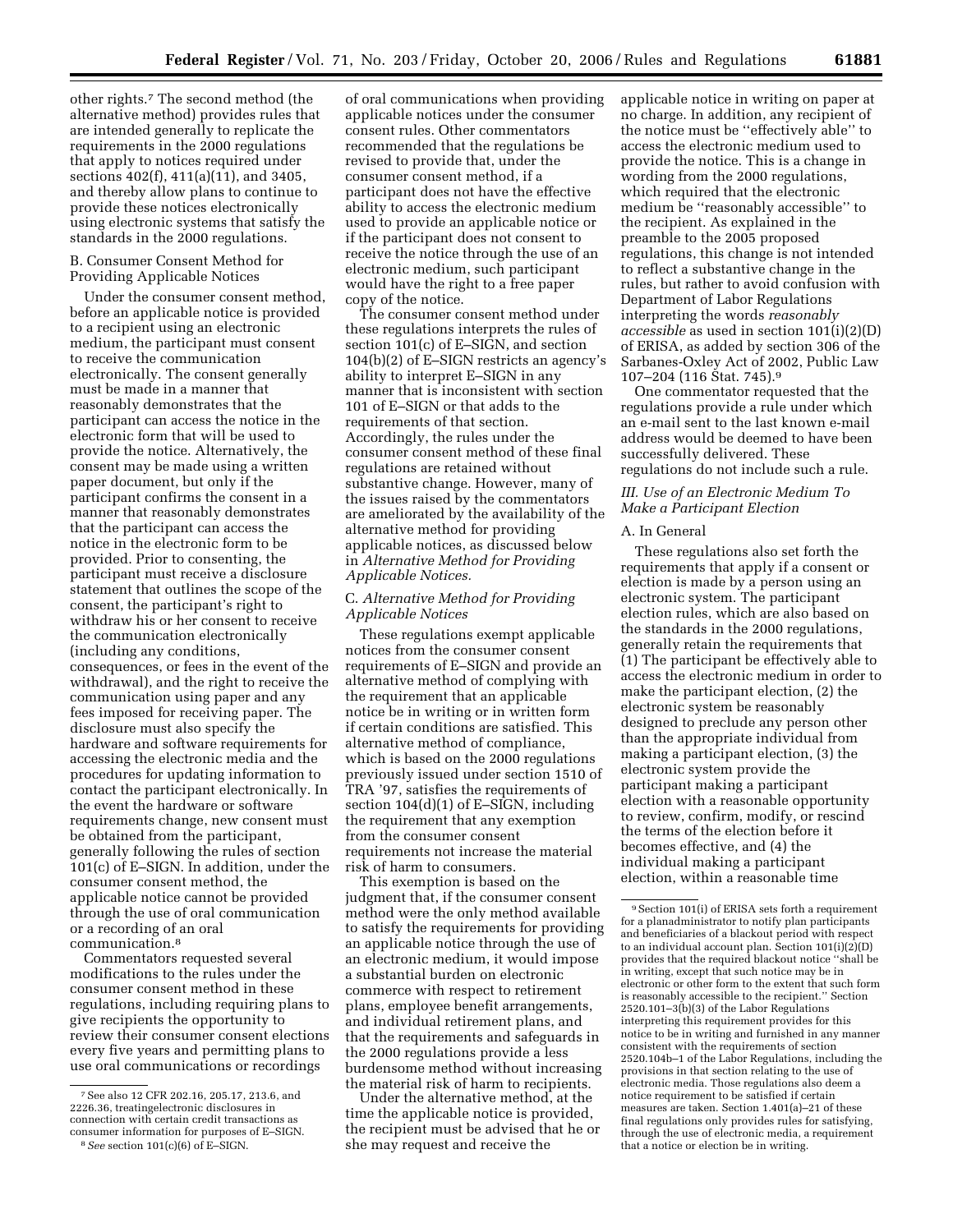period, receive a confirmation of the election through either a written paper document or an electronic medium under a system that satisfies the applicable notice requirements of either the consumer consent delivery method or the alternative delivery method. Section 101(c) of E–SIGN does not apply to participant elections.

These regulations require that a participant be effectively able to access the electronic medium under an electronic system used to make a participant election, but, like the 2000 regulations, do not require that a plan also permit the election to be made by paper as an alternative to using an electronic system that is available to the participant. However, these regulations do not apply with respect to a participant who is not effectively able to access the electronic medium or media in order to make a participant election. Accordingly, the plan must offer each such participant the right to make an election in another medium that is accessible to the participant (such as a paper election). A plan that fails to offer paper or an electronic medium that a participant is effectively able to access will fail to comply with the participant election requirements and would likely violate other qualification requirements, such as the requirements that a plan to operate in accordance with its terms (by actually making available all distribution options provided by the plan) and the requirements of § 1.401(a)(4)–4 under which benefits, rights, and features (including the right to early distribution) must be made available in a nondiscriminatory manner.

## B. Use of Electronic Media for QJSA Notices and Elections

The participant election rules in these regulations extend the use of electronic media to the notice and election rules applicable to plans that are subject to the QJSA requirements of section 417. Accordingly, a plan subject to the QJSA requirements is permitted to provide the notice required by section 417 to a participant through the use of electronic media as long as the plan complies with either of the two methods described above for providing electronic notices. Similarly, a participant's consent to a distribution is permitted to be provided through the use of electronic media if the plan complies with the standards described below, subject to obtaining a valid spousal consent.

Section 417 requires any spousal consent to a waiver of a QJSA to be witnessed by a plan representative or a notary public. In accordance with section 101(g) of E–SIGN, these

regulations authorize the use of an electronic acknowledgment or notarization if the standards of section 101(g) of E–SIGN and State law applicable to notary publics are satisfied. These regulations retain the requirement from the 2005 proposed regulations that the signature of a spouse be witnessed in the physical presence of the plan representative or notary public. Several comments were received on the participant election rules, particularly as they relate to spousal consents. The comments generally fall into two categories: (1) Commentators who favored retaining the pen-and-ink signature and physical presence requirements for spousal consents; and (2) commentators who favored extending the use of electronic media to spousal consents, and eliminating the physical presence requirement.

Commentators in the first category raised issues with rules in the 2005 proposed regulations relating to the authentication requirement and the requirement that a spousal consent of a waiver of a QJSA be witnessed in the physical presence of a notary public or a plan representative. In general, these commentators recommended that the regulations be revised to provide additional safeguards for spousal consents because, unlike other participant elections, a spousal consent could involve a conflict of interest between the parties involved in the election. With respect to the authentication requirement, these commentators argued that the authentication requirement would be vague and not require an evidentiary record. According to the commentators, requiring a pen-and-ink signature and maintaining the physical presence requirement would provide necessary additional safeguards for spousal consents by creating an evidentiary record for later disputes regarding the validity of the consent and reducing the likelihood of fraud.

Commentators who favored extending the use of electronic media for all participant elections, including spousal consents, generally recommended that the final regulations eliminate the physical presence requirement for spousal consents. These commentators argued that protections are already available to protect a spouse making a participant election using electronic media. For example, a retirement plan could require a separate PIN for the spouse to which the participant would not have access.

In light of these comments, these regulations clarify that the determination of whether an electronic

system used in making participant elections is reasonably designed to preclude any person other than the appropriate individual from making a participant election is based on facts and circumstances, and that a relevant factor is whether the participant election has the potential for a conflict of interest between the individuals involved in the election. See *Example 3*  in § 1.401(a)–21(f) of these regulations for an illustration of the participant election rules when a spousal consent is required. These regulations also clarify that if an applicable notice or participant election is recorded electronically, the electronic record must be in a form that is capable of being reproduced for later reference (see discussion of the general rules under the heading *Requirements for Using Electronic Media to Provide Notices and Make Elections*).

The requirement that the signature of a spouse to be witnessed in the physical presence of a plan representative or notary public coordinates with the authentication requirement because the physical presence requirement increases the likelihood that the electronic system is reasonably designed to preclude any person other than the appropriate individual from making the election. In contrast, an electronic system that permits the use of a spousal PIN to sign a spousal consent electronically creates greater risk that the spousal consent may be fraudulently signed. Because of the potential risk that two spouses could share information regarding PINs, the Treasury Department and IRS believe that any electronic system that relies solely on separate PINs would not provide the same level of safeguards as provided by the physical presence requirement and would not be reasonably designed to preclude any person other than the appropriate individual from making the election. Accordingly these regulations do not adopt the suggestion that spousal PINs be permitted in lieu of the physical presence requirement, and instead retain from the 2005 proposed regulations the physical presence requirement for electronic notarization of spousal consents. The Treasury Department and IRS believe that permitting electronic notarization of spousal consents under the participant election rules, in conjunction with the physical presence requirement, reflects the appropriate interpretation of section 417 and properly balances minimizing the burden of plan administration with protecting the rights of spouses.

Technology is constantly evolving and, at some point in the future, technology could exist that would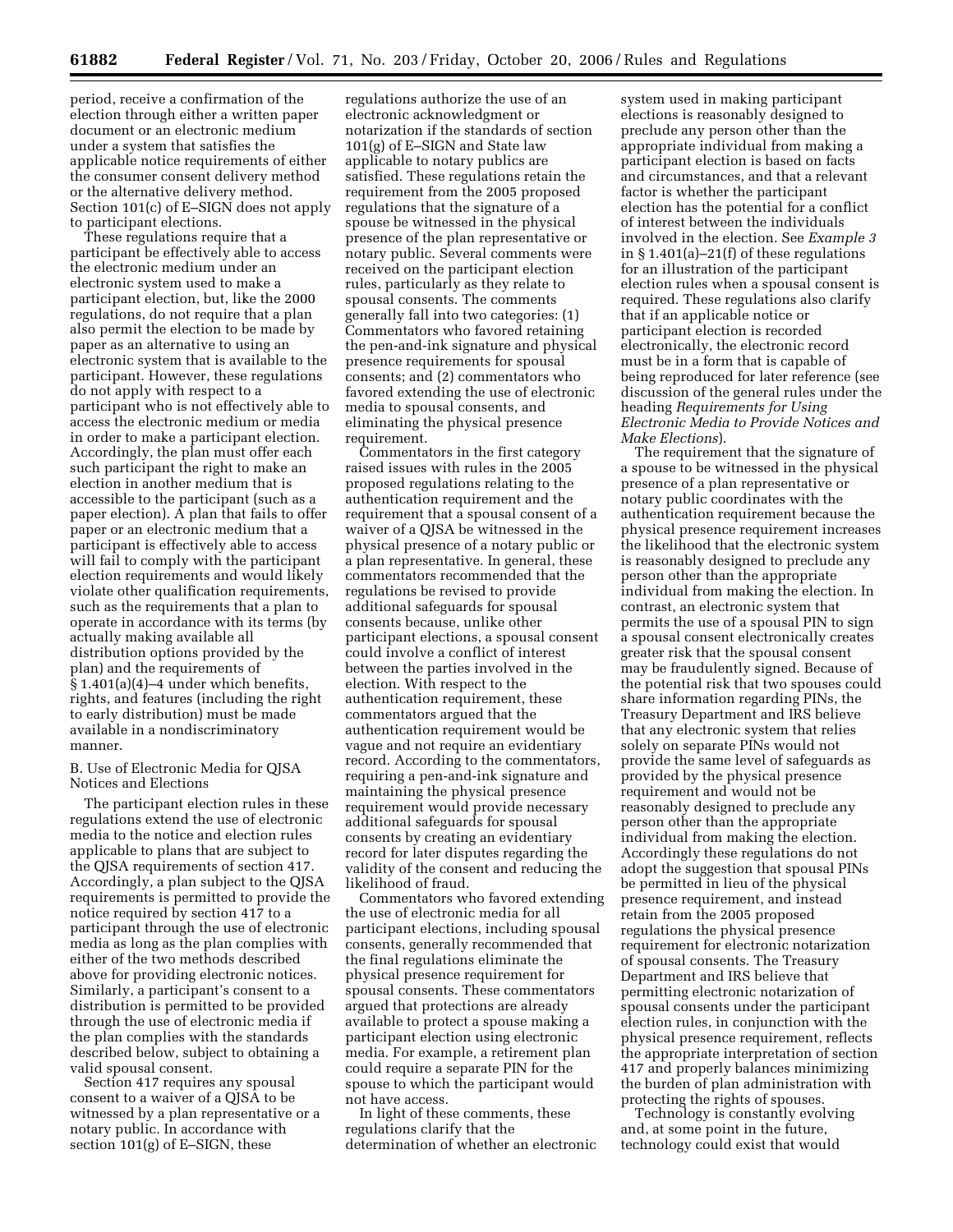provide the same safeguards as the physical presence requirement. Therefore, in light of the comments received, these regulations add a delegation to the Commissioner. Under this delegation, the Commissioner may provide that the use of procedures under an electronic system with respect to an electronic medium is deemed to satisfy the physical presence requirement, but only if those procedures with respect to the electronic system provide the same safeguards for participant elections as provided through the physical presence requirement.

C. Conforming Amendments to Other Rules in Law

These regulations modify a number of existing regulations (including the 2000 regulations) that have previously provided rules relating to the use of new technologies in providing applicable notices or making participant elections that are required to be in writing or in written form. These modifications, which merely add the consumer consent requirements of E–SIGN, are not expected to affect adversely the existing administrative practices of plan sponsors designed to comply with the 2000 regulations.

In addition, these regulations apply to categories of applicable notices that were not previously addressed in the 2000 regulations or subsequent regulations. As such, these regulations apply whenever there is a requirement than an applicable notice under one of the covered sections be provided in written form or in writing, without regard to whether that other requirement specifically crossreferences these regulations. Thus, safe harbor notices under sections 401(k)(12)(D) and 401(m)(11), which are required to be in writing, can be provided electronically if the requirements of section 1.401(a)–21 of this chapter are satisfied.

#### **Effective Date**

The rules provided in § 1.401(a)–21 apply to applicable notices provided, and to participant elections made, on or after January 1, 2007. However, a retirement plan, an employee benefit arrangement, or an individual retirement plan that provides an applicable notice or makes a participant election that complies with the requirements set forth in these regulations on or after October 1, 2000, and before January 1, 2007, will not be treated as failing to provide an applicable notice or to make a participant election merely because the

notice or election was not in writing or written form.

### **Special Analyses**

It has been determined that this Treasury Decision is not a significant regulatory action as defined in Executive Order 12866. Therefore a regulatory assessment is not required. It has also been determined that the provisions of 5 U.S.C. 553(b) and (d) do not apply to this Treasury Decision. It is hereby certified that the collection of information in these regulations will not have a significant impact on a substantial number of small entities. This certification is based on the fact that these regulations only provide guidance on how to satisfy existing collection of information requirements through the use of electronic media. Accordingly, a Regulatory Flexibility Analysis is not required. Pursuant to section 7805(f) of the Code, the NPRM preceding this regulation was submitted to the Chief Counsel for Advocacy of the Small Business Administration for comment on its impact on small business.

## **Drafting Information**

The principal author of these regulations is Pamela R. Kinard of the Office of Division Counsel/Associate Chief Counsel (Tax Exempt and Government Entities), Internal Revenue Service. However, personnel from other offices of the Internal Revenue Service and Treasury Department participated in their development.

## **List of Subjects**

#### *26 CFR Part 1*

Income taxes, Reporting and recordkeeping requirements.

## *26 CFR Part 35*

Employment taxes, Income taxes, Reporting and recordkeeping requirements.

## *26 CFR Part 54*

Excise taxes, Pensions, Reporting and recordkeeping requirements.

## **Adoption of Amendments to the Regulations**

■ Accordingly, 26 CFR parts 1, 35, and 54 are amended as follows:

## **PART 1—INCOME TAXES**

■ **Paragraph 1.** The authority citation for part 1 is amended by adding an entry in numerical order to read as follows:

**Authority:** 26 U.S.C. 7805 \* \* \*

Section 1.401(a)–21 also issued under 26 U.S.C. 401 and section 104 of the

Electronic Signatures in Global and National Commerce Act, Public Law 106–229 (114 Stat. 464). \* \* \*

■ **Par. 2.** Section 1.72(p)–1, Q&A–3, is amended by revising the text of paragraph (b) to read as follows:

#### **§ 1.72(p)–1 Loans treated as distributions.**

# \* \* \* \* \*

A–3. \* \* \* (b)  $*$   $*$   $*$  A loan does not satisfy the requirements of this paragraph unless the loan is evidenced by a legally enforceable agreement (which may include more than one document) and the terms of the agreement demonstrate compliance with the requirements of section 72(p)(2) and this section. Thus, the agreement must specify the amount and date of the loan and the repayment schedule. The agreement does not have to be signed if the agreement is enforceable under applicable law without being signed. The agreement must be set forth either—

(1) In a written paper document; or (2) In a document that is delivered through an electronic medium under an electronic system that satisfies the requirements of § 1.401(a)–21 of this chapter.

\* \* \* \* \* ■ **Par. 3.** Section 1.132–9(b), Q&A–12, is amended by adding a sentence to the end of the text in paragraph (b) to read as follows:

# **§ 1.132–9 Qualified transportation fringes.**

\* \* \* \* \* A–12.  $*$  \* \*

(b) \* \* \* See § 1.401(a)–21 of this chapter for rules permitting the use of electronic media to make participant elections with respect to employee benefit arrangements.

\* \* \* \* \* ■ **Par. 4.** Section 1.401(a)–21 is added to read as follows:

### **§ 1.401(a)–21 Rules relating to the use of an electronic medium to provide applicable notices and to make participant elections.**

(a) *Introduction*—(1) *In general*—(i) *Permission to use an electronic medium.*  This section provides rules relating to the use of an electronic medium to provide applicable notices and to make participant elections as defined in paragraph (e)(1) and (6) of this section with respect to retirement plans, employee benefit arrangements, and individual retirement plans described in paragraph (a)(2) of this section. The rules in this section reflect the provisions of the Electronic Signatures in Global and National Commerce Act, Public Law 106–229 (114 Stat. 464 (2000) (E–SIGN)).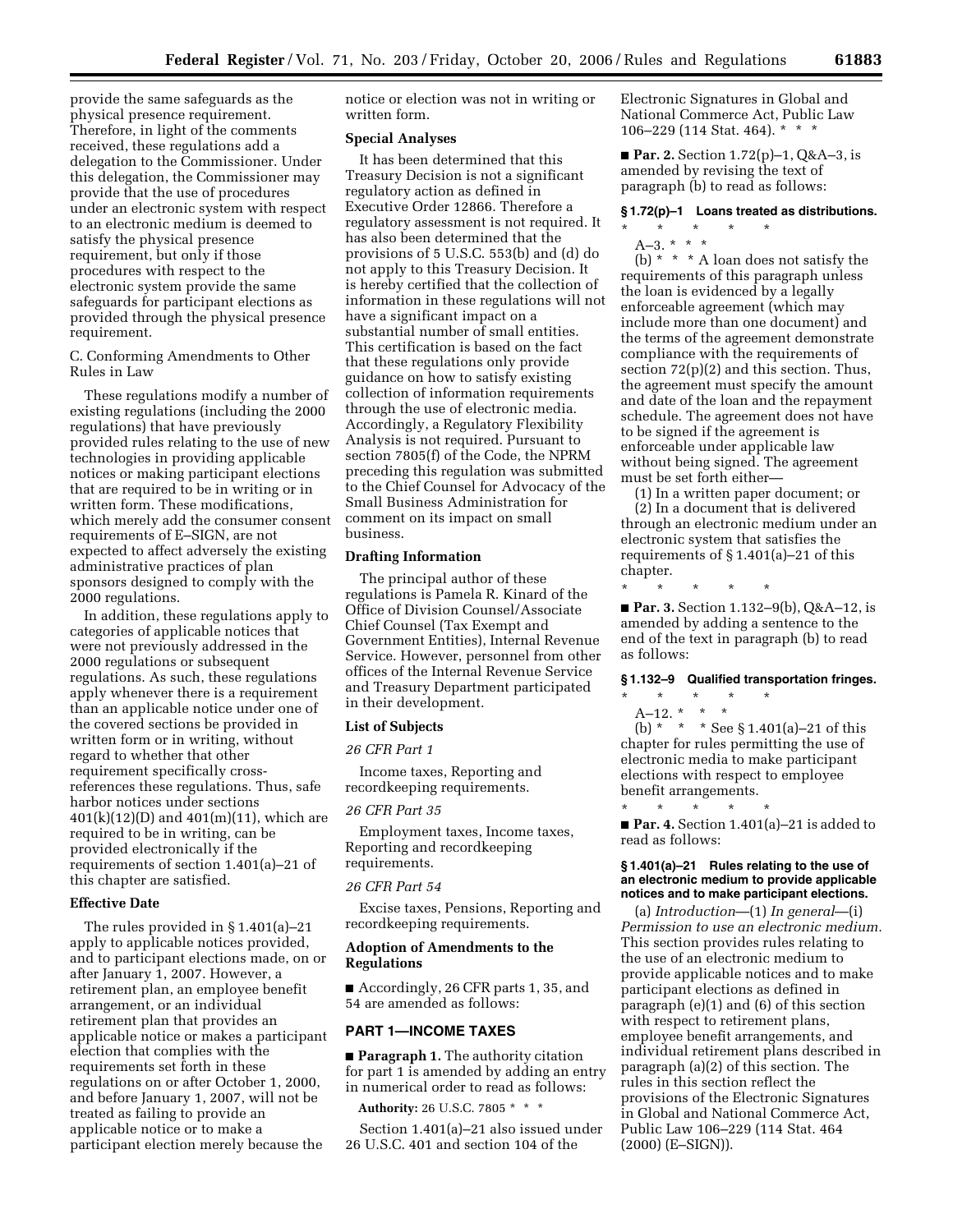(ii) *Notices and elections required to be in writing or in written form*—(A) *In general.* The rules of this section must be satisfied in order to use an electronic medium to provide an applicable notice or to make a participant election if the notice or election is required to be in writing or in written form under the Internal Revenue Code, Department of Treasury regulations, or other guidance issued by the Commissioner.

(B) *Rules relating to applicable notices.* An applicable notice that is provided using an electronic medium is treated as being provided in writing or in written form if and only if the requirements of paragraph (a)(5) of this section are satisfied and either the consumer consent requirements of paragraph (b) of this section or the requirements for exemption from the consumer consent requirements under paragraph (c) of this section are satisfied. For example, in order to provide a section 402(f) notice electronically, a qualified plan must satisfy either the consumer consent requirements of paragraph (b) of this section or the requirements for exemption under paragraph (c) of this section. If a plan fails to satisfy either of these requirements, the plan must provide the section 402(f) notice using a written paper document in order to satisfy the requirements of section 402(f).

(C) *Rules relating to participant elections.* A participant election that is made using an electronic medium is treated as being provided in writing or in written form if and only if the requirements of paragraphs (a)(5) and (d) of this section are satisfied.

(iii) *Safe harbor method for applicable notices and participant elections that are not required to be in writing or written form.* For an applicable notice or a participant election that is not required to be in writing or in written form, the rules of this section provide a safe harbor method for using an electronic medium to provide the applicable notice or to make the participant election.

(2) *Application of rules*—(i) *Notices, elections, or consents under retirement plans.* The rules of this section apply to any applicable notice or any participant election relating to the following retirement plans: A qualified retirement plan under section 401(a) or 403(a); a section 403(b) plan; a simplified employee pension (SEP) under section 408(k); a simple retirement plan under section 408(p); or an eligible governmental plan under section 457(b).

(ii) *Notices, elections, or consents under other employee benefit arrangements.* The rules of this section

also apply to any applicable notice or any participant election relating to the following employee benefit arrangements: An accident and health plan or arrangement under sections 104(a)(3) and 105; a cafeteria plan under section 125; an educational assistance program under section 127; a qualified transportation fringe program under section 132; an Archer MSA under section 220; or a health savings account under section 223.

(iii) *Notices, elections, or consents under individual retirement plans.* The rules of this section also apply to any applicable notice or any participant election relating to individual retirement plans, including a Roth IRA under section 408A; or a deemed IRA under a qualified employer plan described in section 408(q).

(3) *Limitation on application of rules*—(i) *In general.* The rules of this section do not apply to any notice, election, consent, disclosure, or obligation required under the provisions of title I or IV of the Employee Retirement Income Security Act of 1974, as amended (ERISA), over which the Department of Labor or the Pension Benefit Guaranty Corporation has interpretative and enforcement authority. For example, the rules in 29 CFR 2520.104b–1 of the Department of Labor Regulations apply with respect to an employee benefit plan providing disclosure documents, such as a summary plan description or a summary annual report. The rules in this section also do not apply to Internal Revenue Code section 411(a)(3)(B) (relating to suspension of benefits), Internal Revenue Code section 4980B(f)(6) (relating to an individual's COBRA rights), or any other Internal Revenue Code provision over which Department of Labor or the Pension Benefit Guaranty Corporation has similar interpretative authority.

(ii) *Recordkeeping and other requirements.* The rules in this section only apply with respect to applicable notices and participant elections relating to an individual's rights under a retirement plan, an employee benefit arrangement, or an individual retirement plan. Thus, the rules in this section do not alter the otherwise applicable requirements under the Internal Revenue Code, such as the requirements relating to tax reporting, tax records, or substantiation of expenses. See section 6001 for rules relating to the maintenance of records, statements, and special returns. See also section 101(e) of  $\hat{E}$ –SIGN, which provides that if an electronic record of an applicable notice or a participant election is not maintained in a form that

is capable of being retained and accurately reproduced for later reference, then the legal effect, validity, or enforceability of such electronic record may be denied.

(4) *General requirements related to applicable notices and participant elections*. The rules of this section supplement the general requirements related to each applicable notice and participant election. Thus, in addition to satisfying the rules for timing and content, the rules in this section must be satisfied.

(5) *Requirements related to the design of an electronic system used to deliver applicable notices and to make participant elections*—(i) *The electronic system must take into account the content of a notice*. With respect to the content of an applicable notice, the electronic system must be reasonably designed to provide the information in the notice to a recipient in a manner that is no less understandable to the recipient than a written paper document.

(ii) *Identification of the significance of information in the notice*. The electronic system must be designed to alert the recipient, at the time an applicable notice is provided, to the significance of the information in the notice (including identification of the subject matter of the notice), and provide any instructions needed to access the notice, in a manner that is readily understandable.

(b) *Consumer consent requirements*— (1) *Requirements*. With respect to an applicable notice, the consumer consent requirements of this paragraph (b) are satisfied if—

(i) The requirements in paragraphs (b)(2) through (4) of this section are satisfied; and

(ii) In accordance with section 101(c)(6) of E–SIGN, the applicable notice is not provided through the use of oral communication or a recording of an oral communication.

(2) *Consent*—(i) *In general*. The recipient must affirmatively consent to the delivery of the applicable notice using an electronic medium. This consent must be either—

(A) Made electronically in a manner that reasonably demonstrates that the recipient can access the applicable notice in the electronic medium in the form that will be used to provide the notice; or

(B) Made using a written paper document (or using another form not described in paragraph (b)(2)(i)(A) of this section), but only if the recipient confirms the consent electronically in a manner that reasonably demonstrates that the recipient can access the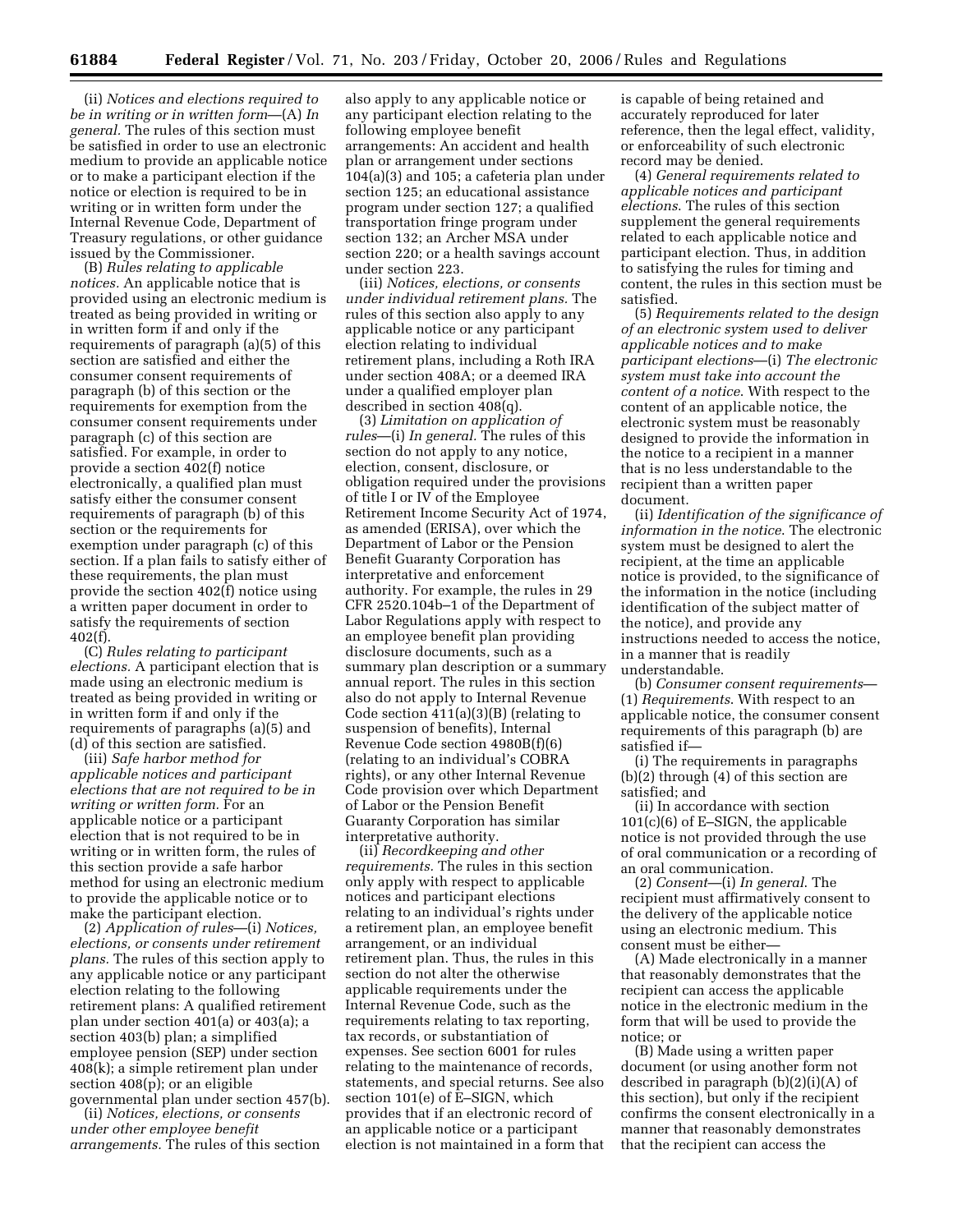applicable notice in the electronic medium in the form that will be used to provide the notice.

(ii) *Withdrawal of consumer consent*. The consent to receive electronic delivery requirement of this paragraph (b)(2) is not satisfied if the recipient withdraws his or her consent before the applicable notice is delivered.

(3) *Required disclosure statement*. The recipient, prior to consenting under paragraph (b)(2)(i) of this section, must be provided with a clear and conspicuous statement containing the disclosures described in paragraphs (b)(3)(i) through (v) of this section:

(i) *Right to receive paper document*— (A) *In general*. The statement informs the recipient of any right to have the applicable notice be provided using a written paper document or other nonelectronic form.

(B) *Post-consent request for paper copy*. The statement informs the recipient how, after having provided consent to receive the applicable notice electronically, the recipient may, upon request, obtain a paper copy of the applicable notice and whether any fee will be charged for such copy.

(ii) *Right to withdraw consumer consent*. The statement informs the recipient of the right to withdraw consent to receive electronic delivery of an applicable notice on a prospective basis at any time and explains the procedures for withdrawing that consent and any conditions, consequences, or fees in the event of the withdrawal.

(iii) *Scope of the consumer consent*. The statement informs the recipient whether the consent to receive electronic delivery of an applicable notice applies only to the particular transaction that gave rise to the applicable notice or to other identified transactions that may be provided or made available during the course of the parties' relationship. For example, the statement may provide that a recipient's consent to receive electronic delivery will apply to all future applicable notices of the recipient relating to the employee benefit arrangement until the recipient is no longer a participant in the employee benefit arrangement (or withdraws the consent).

(iv) *Description of the contact procedures*. The statement describes the procedures to update information needed to contact the recipient electronically.

(v) *Hardware or software requirements*. The statement describes the hardware and software requirements needed to access and retain the applicable notice.

(4) *Post-consent change in hardware or software requirements*. If, after a recipient provides consent to receive electronic delivery, there is a change in the hardware or software requirements needed to access or retain the applicable notice and such change creates a material risk that the recipient will not be able to access or retain the applicable notice in electronic format—

(i) The recipient must receive a statement of—

(A) The revised hardware or software requirements for access to and retention of the applicable notice; and

(B) The right to withdraw consent to receive electronic delivery without the imposition of any fees for the withdrawal and without the imposition of any condition or consequence that was not previously disclosed in paragraph (b)(3) of this section; and

(ii) The recipient must reaffirm consent to receive electronic delivery in accordance with the requirements of paragraph (b)(2) of this section.

(c) *Exemption from consumer consent requirements*—(1) *In general*. This paragraph (c) is satisfied if the conditions in paragraphs (c)(2) and (3) of this section are satisfied. This paragraph (c) constitutes an exemption from the consumer consent requirements of section 101(c) of E– SIGN pursuant to the authority granted in section 104(d)(1) of E–SIGN.

(2) *Effective ability to access*. For purposes of this paragraph (c), the electronic medium used to provide an applicable notice must be a medium that the recipient has the effective ability to access.

(3) *Free paper copy of applicable notice*. At the time the applicable notice is provided, the recipient must be advised that he or she may request and receive the applicable notice in writing on paper at no charge, and, upon request, that applicable notice must be provided to the recipient at no charge.

(d) *Special rules for participant elections*—(1) *In general*. This paragraph (d) is satisfied if the conditions described in the following paragraphs (d)(2) through (6) are satisfied:

(2) *Effective ability to access*. The electronic medium under an electronic system used to make a participant election must be a medium that the person who is eligible to make the election is effectively able to access. If the appropriate individual is not effectively able to access the electronic medium for making the participant election, the participant election will not be treated as made available to that individual. Thus, for example, the participant election will not be treated as made available to that individual for purposes of the rules under section 401(a)(4).

(3) *Authentication*. The electronic system used in making participant elections is reasonably designed to preclude any person other than the appropriate individual from making the election. Whether this condition is satisfied is based on facts and circumstances, including whether the participant election has the potential for a conflict of interest between the individuals involved in the election. See *Examples 3*, *4*, and *5* of paragraph (f) of this section for illustrations of electronic systems that satisfy the authentication requirement of this paragraph (d)(3).

(4) *Opportunity to review*. The electronic system used in making participant elections provides the person making the participant election with a reasonable opportunity to review, confirm, modify, or rescind the terms of the election before the election becomes effective.

(5) *Confirmation of action*. The person making the participant election receives, within a reasonable time, a confirmation of the effect of the election under the terms of the plan or arrangement through either a written paper document or an electronic medium under a system that satisfies the requirements of either paragraph (b) or (c) of this section (as if the confirmation were an applicable notice).

(6) *Participant elections, including spousal consents, that are required to be witnessed by a plan representative or a notary public*—(i) *In general*. In the case of a participant election which is required to be witnessed by a plan representative or a notary public (such as a spousal consent under section 417), the signature of the individual making the participant election is witnessed in the physical presence of a plan representative or a notary public.

(ii) *Electronic notarization permitted*. If the requirements of paragraph (d)(6)(i) of this section are satisfied, an electronic notarization acknowledging a signature (in accordance with section 101(g) of E–SIGN and State law applicable to notary publics) will not be denied legal effect if the signature of the individual is witnessed in the physical presence of a notary public.

(iii) *Delegation to Commissioner*. In guidance published in the Internal Revenue Bulletin, the Commissioner may provide that the use of procedures under an electronic system is deemed to satisfy the physical presence requirement under paragraph (d)(6)(i) of this section, but only if those procedures with respect to the electronic system provide the same safeguards for participant elections as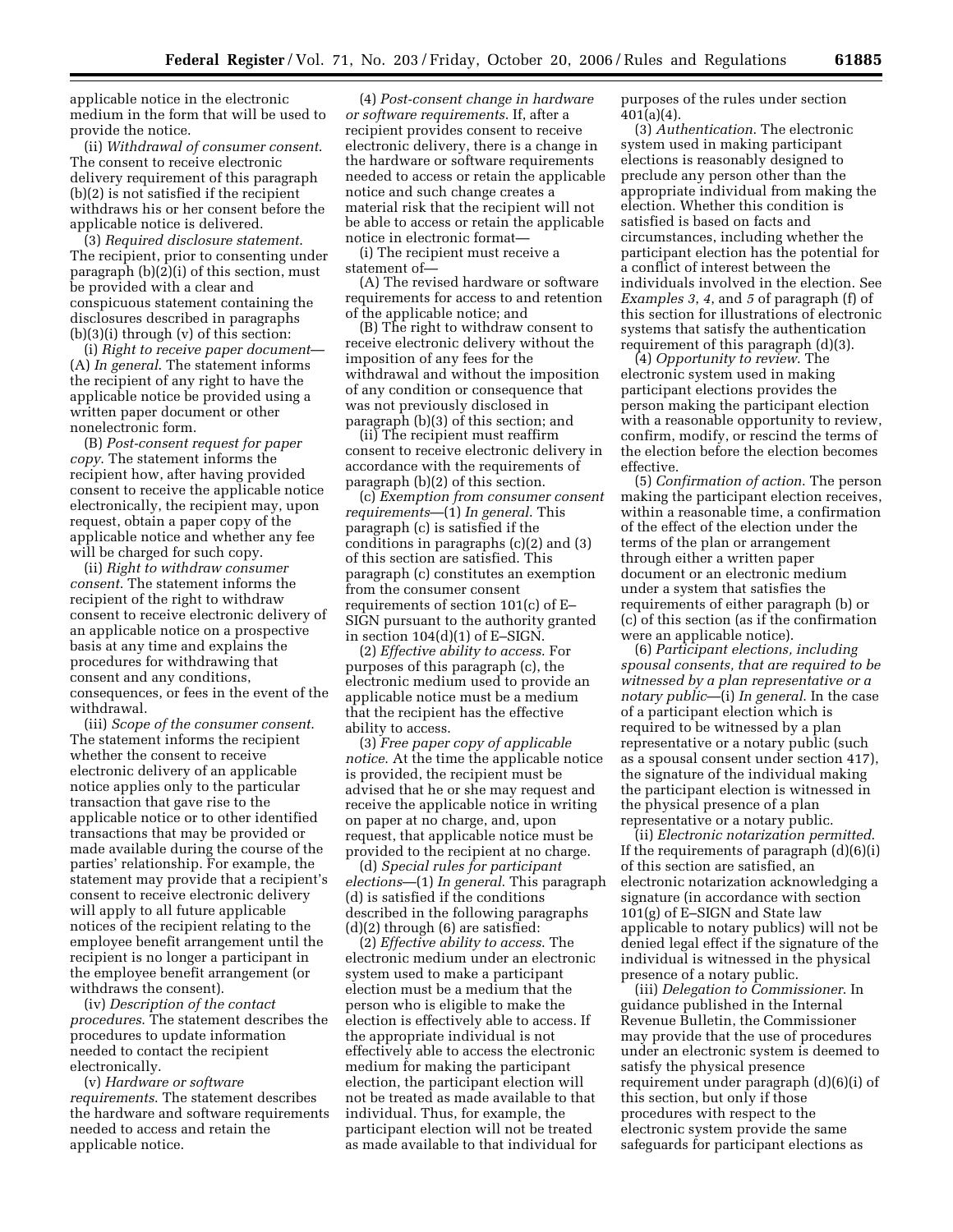are provided through the physical presence requirement. See § 601.601(d)(2)(ii)(*b*) of this chapter.

(e) *Definitions*. The definitions in this paragraph (e) apply for purposes of this section.

(1) *Applicable notice*. The term *applicable notice* includes any notice, report, statement, or other document required to be provided to a recipient under a retirement plan, employee benefit arrangement, or individual retirement plan as described in paragraph (a)(2) of this section.

(2) *Electronic*. The term *electronic*  means technology having electrical, digital, magnetic, wireless, optical, electromagnetic, voice-recording systems, or similar capabilities.

(3) *Electronic medium*. The term *electronic medium* means an electronic method of communication (*e.g.*, Web site, electronic mail, telephonic system, magnetic disk, and CD–ROM).

(4) *Electronic record*. The term *electronic record* means an applicable notice or a participant election that is created, generated, sent, communicated, received, or stored by electronic media.

(5) *Electronic system*. The term *electronic system* means a system designed for creating, generating, sending, receiving, storing, retrieving, displaying, or processing information that makes use of any electronic medium.

(6) *Participant election*. The term *participant election* includes any consent, election, request, agreement, or similar communication made by or from a participant, beneficiary, alternate payee, or an individual entitled to benefits under a retirement plan, employee benefit arrangement, or individual retirement plan as described in paragraph (a)(2) of this section.

(7) *Recipient*. The term *recipient*  means a plan participant, beneficiary, employee, alternate payee, or any other person to whom an applicable notice is to be provided.

(f) *Examples*. The following examples illustrate the rules of this section. *Examples 1*, *2*, *3*, and *6* assume that the requirements of paragraph (a)(4) and (5) of this section are satisfied.

*Example 1.* (i) *Facts involving using the consumer consent requirements to deliver a section 402(f) notice via e-mail*. Plan A, a qualified plan, permits participants to request benefit distributions from the plan on Plan A's Internet Web site. Under Plan A's system for such transactions, a participant must enter his or her account number, personal identification number (PIN), and his or her e-mail address to which the notice is to be sent. The participant's PIN and account number must match the information in Plan A's records in order for the transaction to proceed. Participant H requests a distribution

from Plan A on Plan A's Web site, and, at the time of the request for distribution, a disclosure statement appears on the computer screen that explains that Participant H can consent to receive the section 402(f) notice electronically. The disclosure statement provides information relating to the consent, including how to receive a paper copy of the notice, how to withdraw consent, the hardware and software requirements, and the procedures for accessing the section 402(f) notice, which is in a file format from a specific spreadsheet program. After reviewing the disclosure statement, which satisfies the requirements of paragraph (b)(3) of this section, Participant H consents to receive the section 402(f) notice via e-mail by selecting the consent button at the end of the disclosure statement. As a part of the consent procedure, an e-mail is sent to Participant H's e-mail address in order to demonstrate that Participant H can access the spreadsheet program. In the email, Participant H is prompted to answer a question from the spreadsheet program, which is in an attachment to the e-mail. Once Participant H correctly answers the question, the section 402(f) notice is then delivered to Participant H via e-mail.

(ii) *Conclusion*. In this *Example 1*, Plan A's delivery of the section 402(f) notice to Participant H satisfies the requirements of paragraph (b) of this section.

*Example 2.* (i) *Facts*—(A) *Facts involving using the alternative method to deliver a section 411(a)(11) notice via e-mail.* Plan B, a qualified plan, permits participants to request benefit distributions from the plan on Plan B's Internet Web site. Under Plan B's system for such transactions, a participant must enter his or her account number and personal identification number (PIN), and his or her e-mail address to which the notice is to be sent. The participant's PIN and account number must match the information in Plan B's records in order for the transaction to proceed. After Participant K, a single employee, requests a distribution from Plan B on Plan B's Internet Web site, the plan administrator provides Participant  $\hat{K}$  with a section  $411(a)(11)$  notice in an attachment to an e-mail. Plan B sends the e-mail with a request for a computer generated notification that the message was received and opened. The e-mail instructs Participant K to read the attachment for important information regarding the request for a distribution. In addition, the e-mail also states that Participant K may request the section  $411(a)(11)$  notice on a written paper document and that, if Participant K requests the notice on a written paper document, it will be provided at no charge. Plan B receives notification indicating that the e-mail was received and opened by Participant K.

(B) *Facts involving making a participant's consent to a distribution.* In order to consent to a distribution, Plan B requires a participant to enter the participant's account number and PIN in order to preclude any person other than the participant from making the election. After the authentication process, Participant K completes a distribution request form on the Web site. After completing the request form, the Web site provides a summary of the information

entered on the form and gives Participant K an opportunity to review or modify the distribution request form before the transaction is completed. Within a reasonable period of time after Participant K consents to the distribution, the plan administrator, by email, sends confirmation of the terms (including the form) of the distribution to Participant K and advises Participant K that, upon request, the confirmation may be provided to Participant K on a written paper document at no charge. Plan B retains an electronic copy of the consent to the distribution in a form that is capable of being retained and accurately reproduced for later reference by Participant K.

(ii) *Conclusion.* In this *Example 2*, Plan B's delivery of the section 411(a)(11) notice and the electronic system used to make Participant K's consent to a distribution satisfy the requirements of paragraphs (a), (c), and (d) of this section.

*Example 3.* (i) *Facts involving the transmission of a spousal consent via electronic notarization.* Plan C, a qualified money purchase pension plan, permits a married participant to request a plan loan through the Plan C's Internet Web site with the notarized consent of the spouse. Under Plan C's system for requesting a plan loan, a participant must enter his or her account number, personal identification number (PIN), and his or her e-mail address. The information entered by the participant must match the information in Plan C's records in order for the transaction to proceed. Participant M, a married participant, is effectively able to access the Web site available to apply for a plan loan. In order to apply for a loan, Plan C requires a participant to enter the participant's account number and PIN in order to preclude any person other than the participant from making the election. Participant M completes the loan application on Plan C's Web site. Within a reasonable period of time after submitting the plan loan application, the plan administrator, by e-mail, sends Participant M the loan application, including all attachments setting forth the terms of the loan agreement and all other required information. In the e-mail, Plan C also notifies Participant M that, upon request, the loan application may be provided to Participant M on a written paper document at no charge. Plan C then instructs Participant M that, in order for the loan application to proceed, Participant M must submit to the plan administrator a notarized spousal consent form. Participant M and M's spouse go to a notary public and the notary witnesses Participant M's spouse signing the spousal consent for the loan agreement on an electronic signature capture pad with adequate security. After witnessing M's spouse signing the spousal consent, the notary public sends an e-mail with an electronic acknowledgement that is attached to or logically associated with the signature of M's spouse to the plan administrator. The electronic acknowledgement is in accordance with section 101(g) of E–SIGN and the relevant State law applicable to notary publics. After the plan receives the e-mail, Plan C sends an e-mail to Participant M, giving M a reasonable period to review and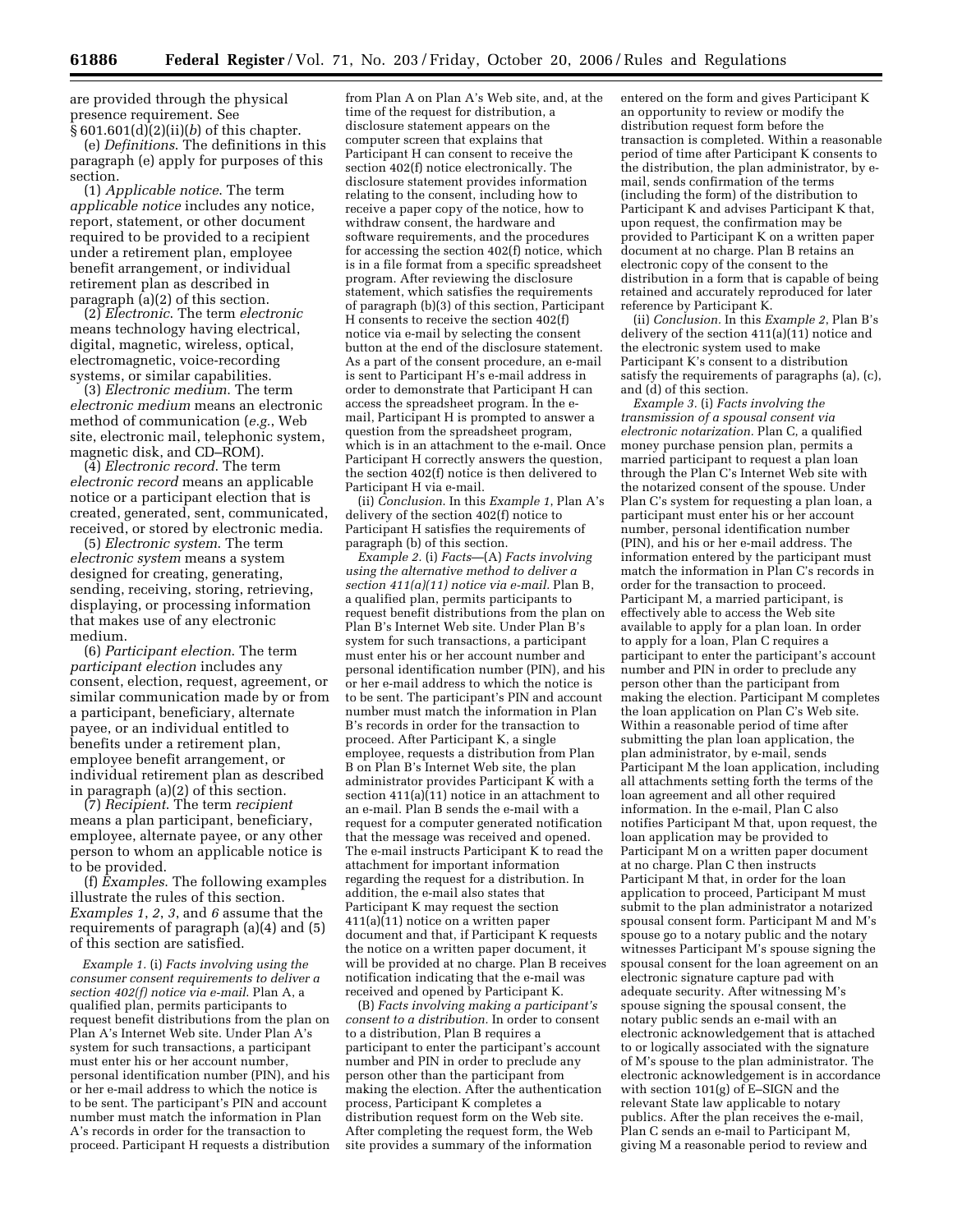confirm the completed loan application and to determine whether the loan application should be modified or rescinded. In addition, the e-mail to Participant M also provides that M may request the completed loan application on a written paper document and that, if M requests the written paper document, it will be provided at no charge. Plan C retains an electronic copy of the loan agreement, including the spousal consent, in a form that is capable of being retained and accurately reproduced for later reference by all parties.

(ii) *Conclusion.* In this *Example 3*, the transmission of the plan loan agreement satisfies the requirements of paragraphs (a), (c), and (d) of this section. By requiring that the spouse sign the spousal consent on an electronic signature capture pad in the physical presence of a notary public, the electronic system satisfies the requirement that the system be reasonably designed to preclude any person other than the appropriate individual from making the election. Thus, the electronic notarization of spousal consent satisfies the requirements of paragraphs (a) and (d) of this section.

*Example 4.* (i) *Facts*—(A) *Facts involving using the alternative method of compliance to deliver a section 411(a)(11) notice via an automated telephone system.* A qualified profit-sharing plan (Plan D) permits participants to request distributions through an automated telephone system. Under Plan D's system for such transactions, a participant must enter his or her account number and personal identification number (PIN); this information must match the information in Plan D's records in order for the transaction to proceed. Plan D provides only the following distribution options: single-sum payment; and annual installments over 5, 10, or 20 years. Participant N, a single participant, requests a distribution from Plan D by following the applicable instructions on the automated telephone system. After Participant N has requested the distribution, the automated telephone system recites the section  $411(a)(11)$  notice over the phone. The automated telephone system also advises Participant N that, upon request, the notice may be provided on a written paper document and that, if Participant N so requests, the notice will be provided on a written paper document at no charge.

(B) *Facts involving making a participant's consent to a distribution via an automated telephone system.* In order to consent to a distribution, Plan D requires a participant to enter the participant's account number and PIN in order to preclude any person other than the participant from making the election. Participant N requests a distribution by entering information on the automated telephone system. After completing the request, the automated telephone system provides a oral summary of the information entered and gives Participant N an opportunity to review or modify the distribution request before the transaction is completed. Plan D's automated telephone system confirms the distribution request to Participant N and advises Participant N that, upon request, a confirmation may be provided on a written paper document at no charge. Plan D retains an electronic copy of

the consent to the distribution in a form that is capable of being retained and accurately reproduced for later reference by Participant N.

(ii) *Conclusion.* In this *Example 4*, because Plan D has relatively few and simple distribution options, the provision of the section 411(a)(11) notice through the automated telephone system is no less understandable to the participant than a written paper notice for purposes of paragraph (a)(5)(i) of this section. In addition, the automated telephone procedures of Plan D satisfy the applicable requirements of paragraphs (a),  $(c)$ , and (d) of this section.

*Example 5.* (i) *Facts.* Same facts as *Example 4* of this paragraph (f), except that, pursuant to Plan D's system for processing such transactions, a participant who so requests is transferred to a customer service representative whose conversation with the participant is recorded. The customer service representative provides the section 411(a)(11) notice from a prepared text and processes the participant's distribution in accordance with the predetermined instructions from the plan administrator.

(ii) *Conclusion.* As in *Example 4* of this paragraph (f), because Plan D has relatively few and simple distribution options, the provision of the section 411(a)(11) notice through the automated telephone system is no less understandable to the participant than a written paper notice for purposes of paragraph (a) $(4)$  of this section. Further, in this *Example 5*, the customer service telephone procedures of Plan D satisfy the requirements of paragraphs (a), (c), and (d) of this section.

*Example 6.* (i) *Facts.* Plan E, a qualified plan, permits participants to request distributions by e-mail on the employer's email system. Under this system, a participant must enter his or her account number, personal identification number (PIN), and email address. This information must match that in Plan E's records in order for the transaction to proceed. If a participant requests a distribution by e-mail, the plan administrator provides the participant with a section  $411(a)(11)$  notice by e-mail. The plan administrator also advises the participant by e-mail that he or she may request the section 411(a)(11) notice on a written paper document and that, if the participant requests the notice on a written paper document, it will be provided at no charge. Participant Q requests a distribution and receives the section 411(a)(11) notice from the plan administrator by reply e-mail. However, before Participant Q elects a distribution, Q terminates employment. Following termination of employment, Participant Q no longer has access to the employer's e-mail system.

(ii) *Conclusion.* In this *Example 6*, Plan E does not satisfy the participant election requirements under paragraph (d) of this section because Participant Q is not effectively able to access the electronic medium used to make the participant election. Plan E must provide Participant Q with the opportunity to make the participant election through a written paper document or another system that Participant Q is effectively able to access, such as the

automated telephone systems described in *Example 4* and *Example 5* of this paragraph (f).

(g) *Effective date.* The rules provided in this section apply to applicable notices provided, and to participant elections made, on or after January 1, 2007. However, a retirement plan, an employee benefit arrangement, or an individual retirement plan that provides an applicable notice or makes a participant election that complies with the requirements set forth in these regulations on or after October 1, 2000, and before January 1, 2007, will not be treated as failing to provide an applicable notice or to make a participant election merely because the notice or election was not in writing or written form.

■ **Par. 5.** Section 1.401(k)–3 is amended by adding a sentence to the end of the text of paragraph (d)(1) to read as follows:

## **§ 1.401(k)–3 Safe harbor requirements.**

- \* \* \* \* \*
	- (d) \* \* \*

 $(1) * * * See § 1.401(a) - 21 of this$ chapter for rules permitting the use of electronic media to provide applicable notices to recipients with respect to retirement plans.

\* \* \* \* \*

■ **Par. 6.** Section 1.402(f)–1 is amended by:

 $\bullet$  (1) Revising A–5.

\* \* \* \* \*

- $(2)$  Removing Q&A–6.
	- The revision reads as follows:

#### **§ 1.402(f)–1 Required explanation of eligible rollover distributions; questions and answers.**

A–5. Yes. See § 1.401(a)–21 of this chapter for rules permitting the use of electronic media to provide applicable notices to recipients with respect to retirement plans.

- **Par. 7.** Section 1.411(a)–11 is amended by:
- (1) Revising the text of paragraphs (f)(1) and (2).
- (2) Removing paragraph (g). The revisions read as follows.

## **§ 1.411(a)–11 Restriction and valuation of distributions.**

- \* \* \* \* \*
	- (f) \* \* \*

 $(1)$  \* \* \* The notice of a participant's rights described in paragraph (c)(2) of this section or the summary of that notice described in paragraph  $(c)(2)(iii)(B)(2)$  of this section must be provided on a written paper document. However, see §  $1.401(a)$ –21 of this chapter for rules permitting the use of electronic media to provide applicable